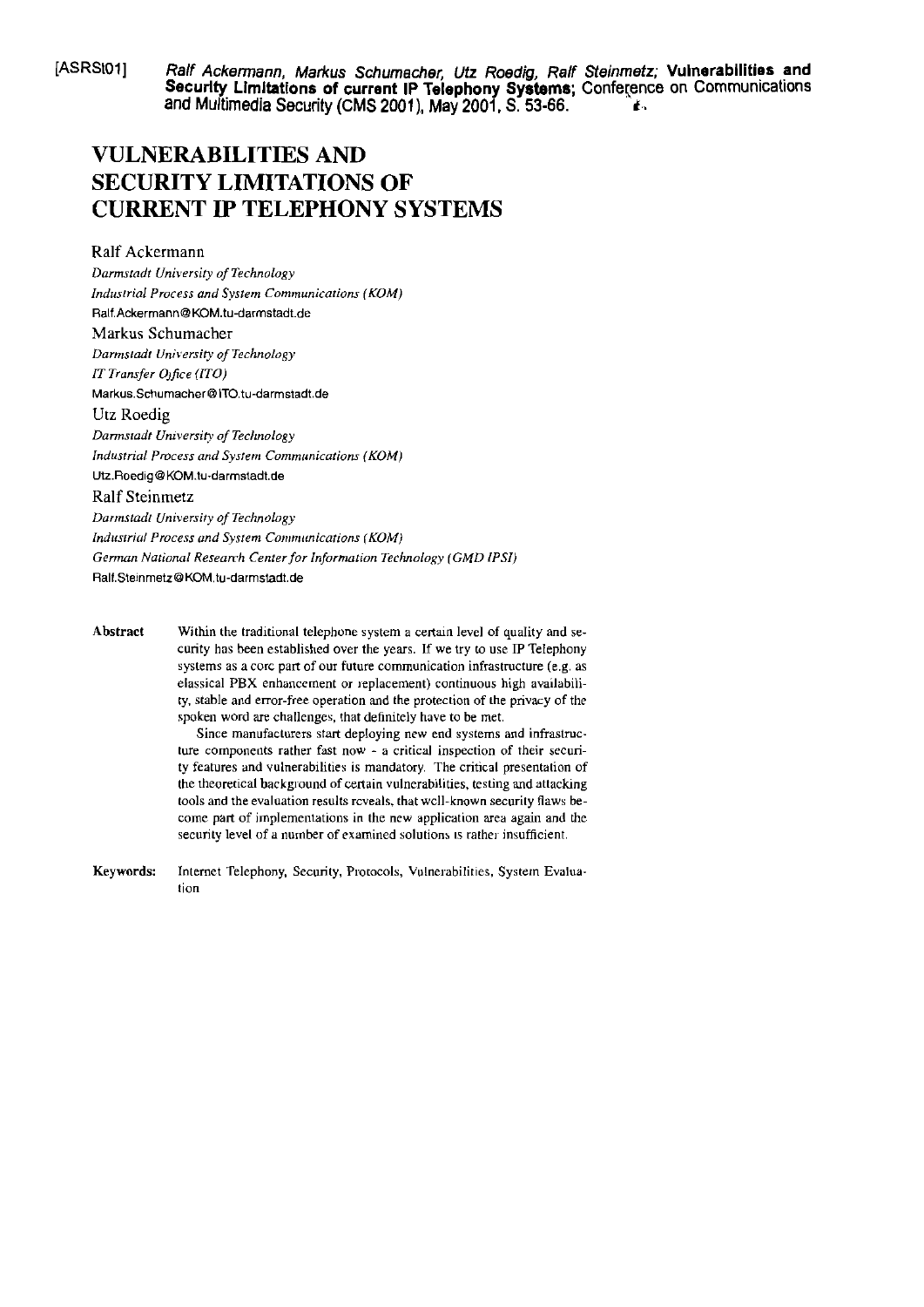### **1. INTRODUCTION**

IP telephony applications are considered to have a huge economic potential in the near future. The role of **LP** telephony can be described as a specific part of a continuously emerging scene of more general multimedia applications. Concerning signaling protocols, interfaces and implementation details, we currently face a lot of work in progress with high dynamics and multiple concurrent approaches.

Security and privacy are mandatory requirements for this application area. Unfortunately developers do not pay too much attention to these features, they are often seen as a "add-on task", following the implementation of the basic (communication) functionality.

Our paper tries to create security awareness in the field of IP telephony and addresses mainly two target groups: First, potential consumers of IP telephony solutions, who should be able to "ask the right questions" and perform checks with the supplied tools. Second, developers (protocol designers, implementors and vendors) of IP telephony equipment, that can either **fix** problems in their current products and (even more important) may reason about pro-activc security approaches in their future designs.

From our point of view, presenting the information does not increase the risk for current IP Telephony system installations. Both customers and vendors will benefit. if security limitations are discussed *before* potential attackers start exploiting them and the installed base (with severe vulnerabilities) gets really large.

The shown vulnerabilities have not been published immediately after discovery. On the contrary, we have informed the vendors in order to enable them to work on effective solutions for final products. As stressed in [9] a skilled attacker has probably already discovered the described flaws. Then concealing of the security problems would just cause the contrary of the (perhaps initially good) intention not to spread the knowledge.

## **2. TERMINOLOGY AND EVALUATED SCENARIO**

**A** system component shows a (security) vulnerability if protected in an insufficicnt way against abuse. Once advantage is taken of this vulnerability, the security provided for the system in question is jeopardized [9]. In order to understand the potential reasons and nature of the vulnerabilities to be shown, we will first descrihe the characteristics of the evaluated **iP** Telephony scenario.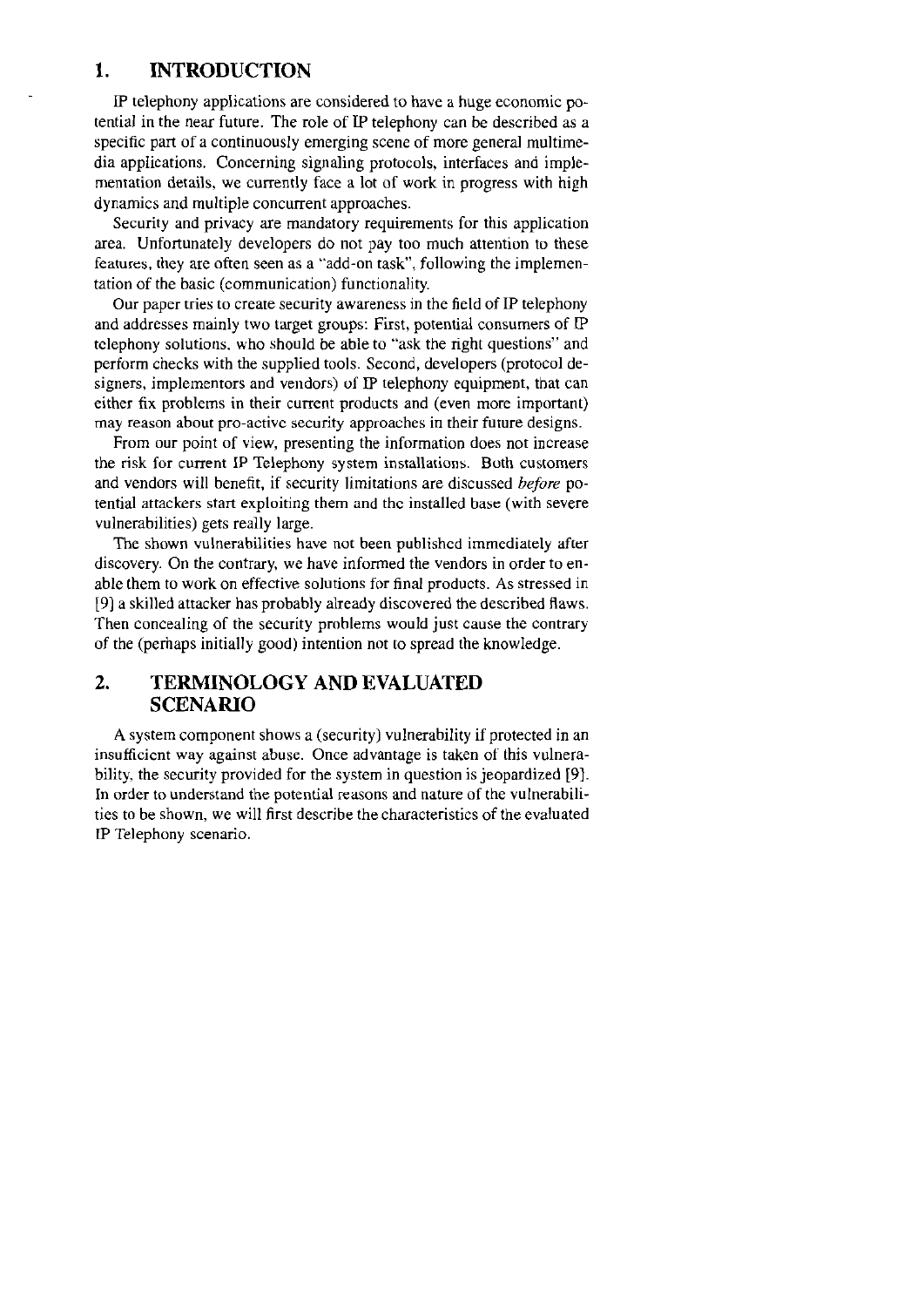### **2.1. GENERIC IP TELEPHONY SCENARIO**

Figure I shows the parts that are typically used to build an 1P Telephony scenario. lt normally compromises - independent from the used protocol **(H.323,** SIP or others) - a signaling plane, a media transpon plane and various telephony components.



*Figure 1* Generic IP Telephony Scenario

The signaling plane is used for transporting the necessary signaling information between the components. After a call setup, the media transport plane is used to carry the voice data between the components, e.g. terminals or gateways. Normally the components have to be operated remotely, so there is also a need to transport management data. This could be seen as a third plane, but this function is oftcn considered as an addition to the signaling plane.

For a security assessment. a number of (related) facts have to be considered. First, both planes that are used, depend on the same infrastructure, the IP network. Compared to the conventional telephony in the Public Switched Telephone Network (with SS#7), where there is a certain level of isolation, this increases the risk of system misuse. In our scenario there is no physical Separation between the planes.

Second, the network infrastructure is not maintained or controlled by **a**  single authority or just a small (trusty-worth) set of providers. Signaling and media plane might be bascd on untrusted network parts. components and Operators.

Finally the **IP** network. which is used by the signaling and media plane. is also used by other services and both end system and infrastructurc components are often full featured Computers able to fulfill many other tasks.

Based on these facts we can conclude that not only telephony related security problems (e.g. possible missing privacy of the spoken word) may occur. IP telephony systems are based on normal network and computer systems and interfere with them. The resulting security problem domain is considerably larger compared to a standard PSTN based telephony system. We will furtheron concentrate on IP Telephony specific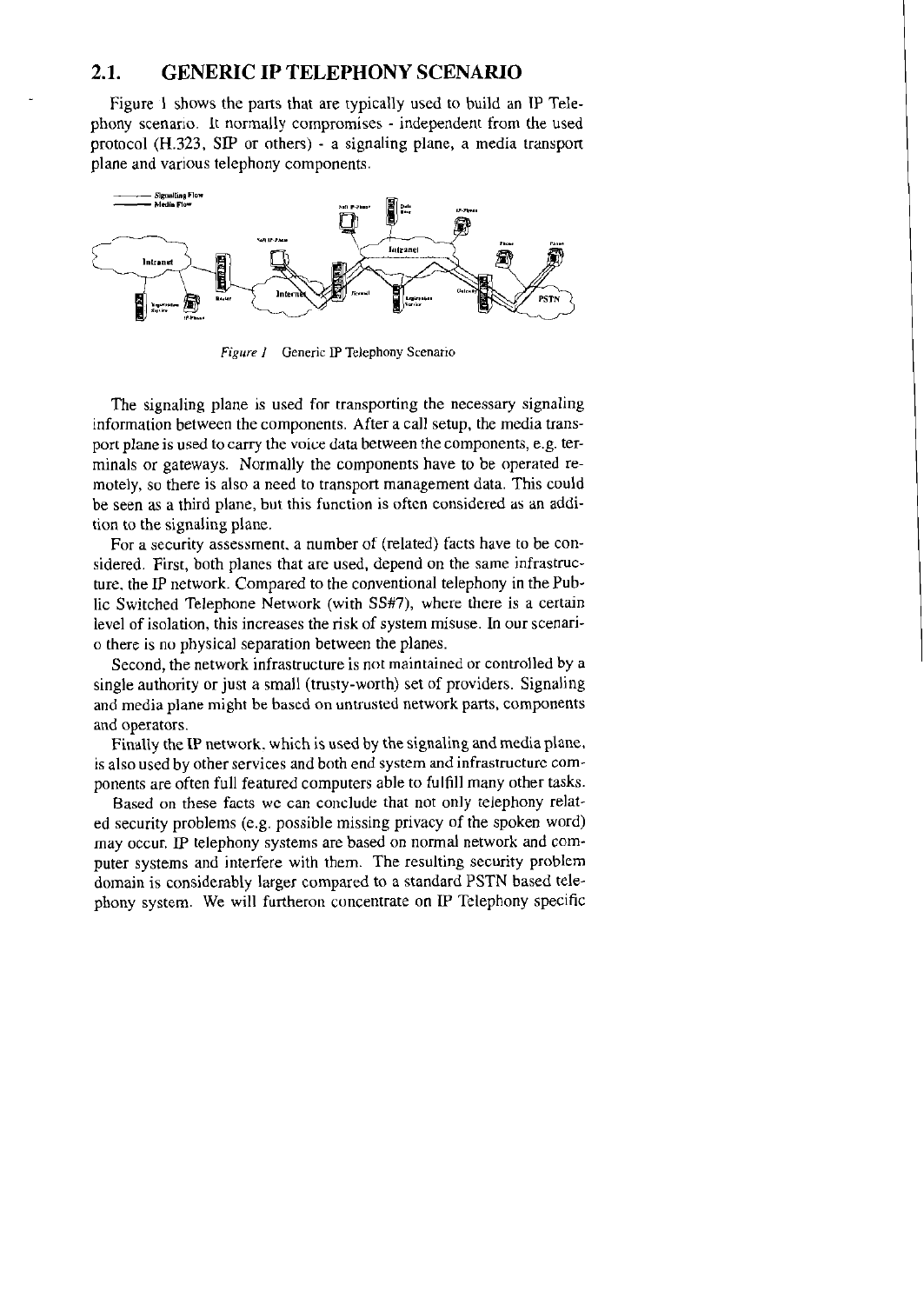prohlems though, and will e.g. not mention the fact, that routers or other general infrastructure components are vulnerable as well.

## **2.2. VULNERABILITY TARGETS IN H.323**

Figure 2 describes a scenario in which H.323 based components are used. It is considered to be representative for common operational areas and may slightly be adapted to individual other configurations.



*Figure* **2 H.323** IP **Telephony Scenario** 

We identify the following potential risks and derived points of attack:

- **Both the signaling or media transport plane can be target of an at**tack. This involves integrity, confidentiality, authentication or nonrepudiation of the transported data.
- **Both the audio payload data but especially the signaling informa**tion exchanged between the components is sensitive to eavesdropping. jamming and even active modificaiion. The challenges become even more evident if we consider an Open environment where finding, choosing and using services and transfer points from and towards the PSTN (we can compare this to conventional "Call Routing") are subject to economic competition between various service providers.
- **i** Compromising the identity of an end sy stem or infra structure component leads to additional risks even wlien using standard and noncompromised signaling mechanisms. If a malicious user can register with a H.323 Gatekeeper (or SIP server/registrar), he can potentially gain the personality of the user whom he attacks. That involves a potential invasion of privacy (since at least incoming calls are routed to lhe attacker and may give him the knowledge who calls) as well as the chance of miss-using services that are charged for.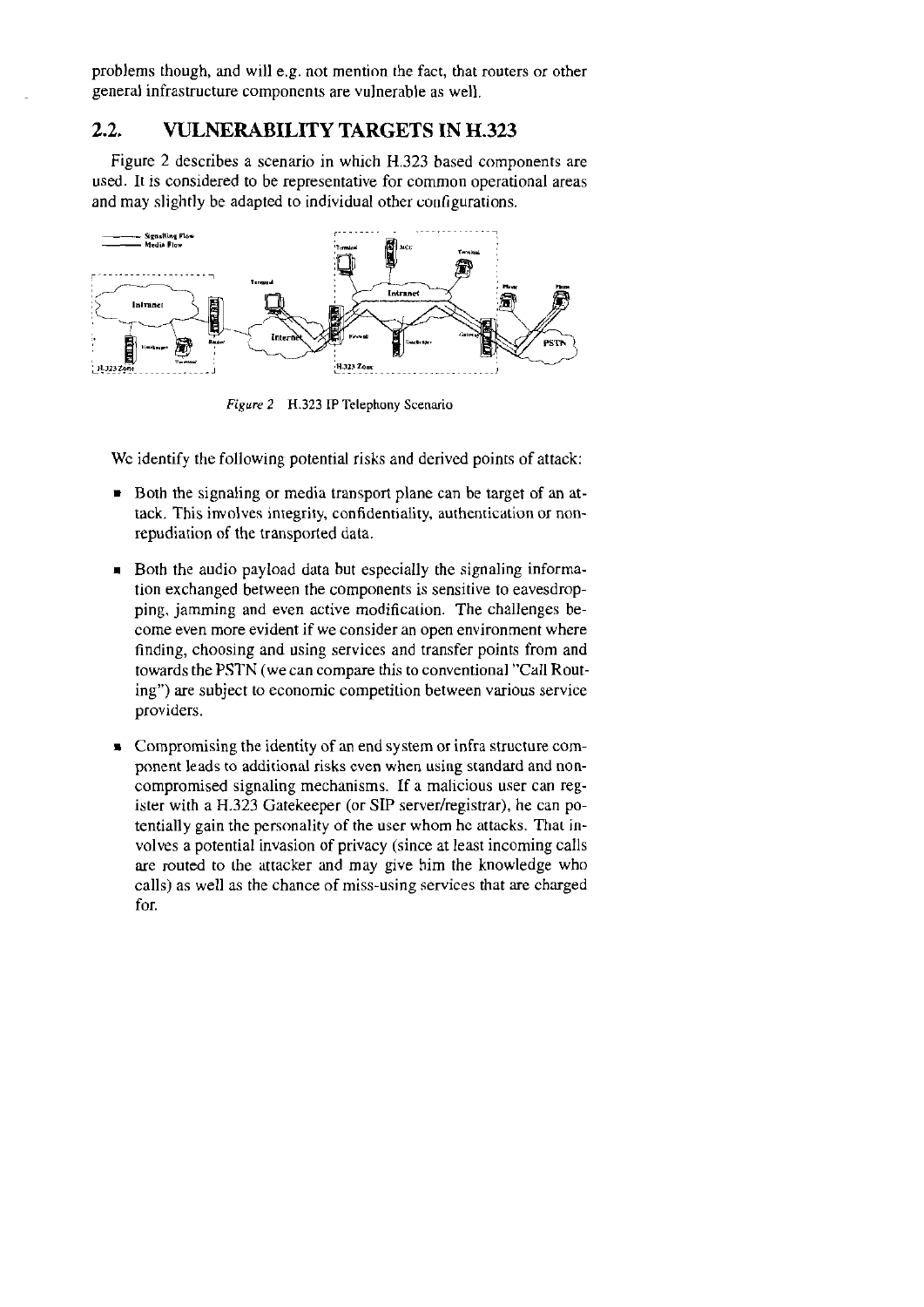- **II** The specific functions of the IP telephony infrastructure components might be target of an attack. For example we consider the registration service as provided by a gatekeeper.
- **I** The components environment, hosting a specific IP telephony function can be target of an attack. This includes the managcmcnt interfaces, used to configure the IP telephony function, which are also hosted by the operating system.
- **Even systems and functions that are not directly involved can be** attacked. For example a IP telephony enabled firewall might be weakened due to the fact that it supports IP telephony communication (and temporarily Opens certain communication paths that might be used for attacks instead of regular voice conversation).

The next section gives a selection of the examined vulnerability examples which can be arranged according to our classification.

## **3. CASE STUDIES**

In the following we present selected vulnerabilities of a **H.323** bascd IP telephony scenario (Figure **3)** that incorporates gatekeepers and gateways that form the point of (cost-rising) interaction with the PSTN world.



*Figirre 3* **Evaluared Test** Scenario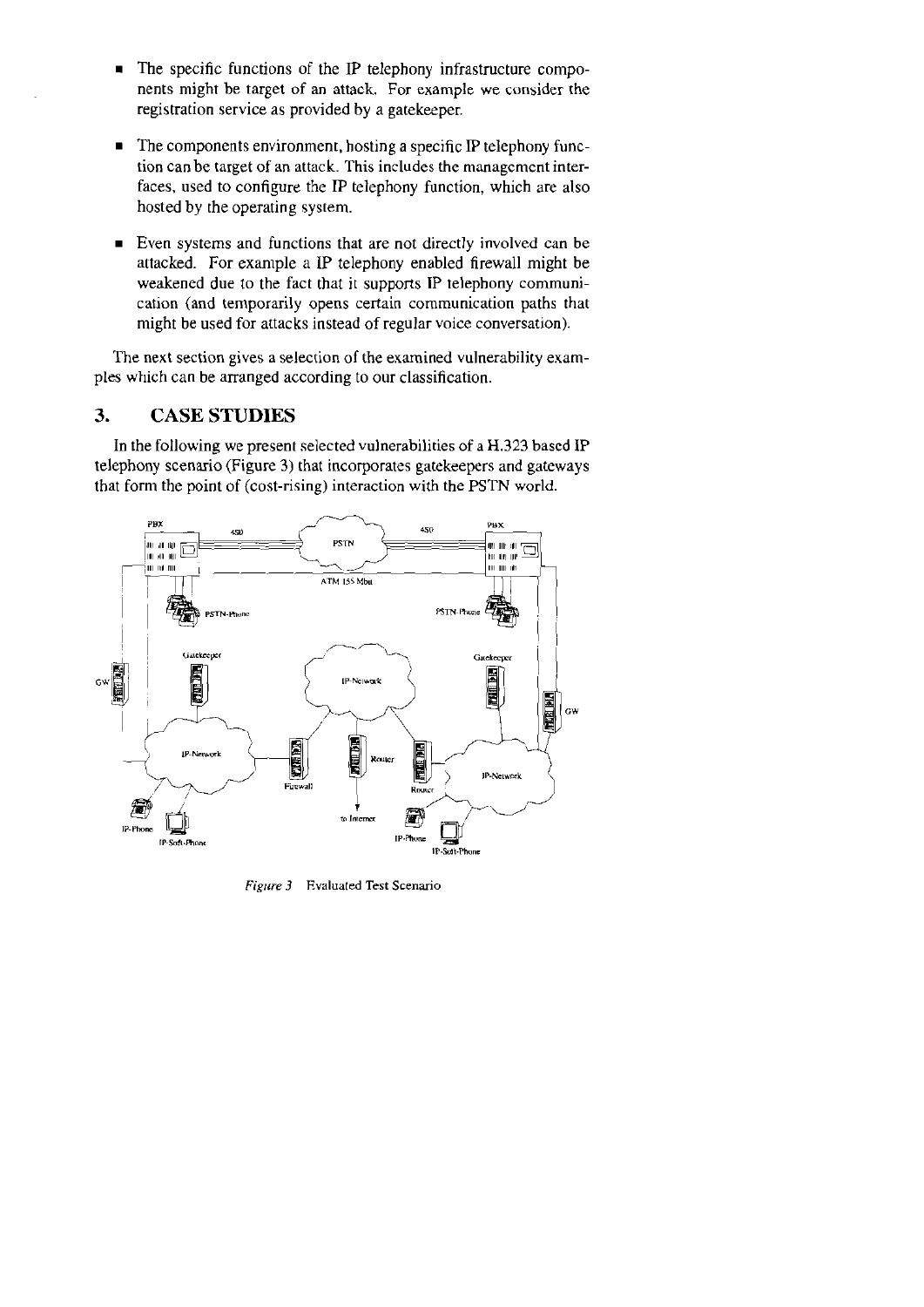The conventional PBX components and their administrative IP access points (that form further potential points of attack as well) are just shown for completeness.

## **3.1. ATTACKING END SYSTEMS**

### Getting control of an end System.

IP telephony end Systems will often be placed in publically accessihle places (e.g. offices or even on public floors). Once an attacker gets physical access to the examined IP telephone in our scenario, he is able to reset it to its factory configuration. (In the later we show typical characteristics of the vulnerabilities or code fragments in a framed example box.)

Instructions taken from the IP telephone manual Restoring the factory settings Enter the 6-digit password: 124816 Access to the Administration menu In the as-supplied cundition, the Administrators password is 123456.

#### Getting physical access to the telephones management

The example of providing backdoors or weak initial passwords is not a unique flaw hut has been examined for multiple components from different vendors. The remote management interface (via HTTP) that the IP telephone uses is vulnerable io auacks as well. The administrator password is sent in plaintext which makes the communication vulnerable to sniffing. Additionally (due to its limited length and restricted alphabet, because it has normally to be typed in via the telephones keypad) the administration password can also be attacked with a series of automated hrute-force trials.

Once initial access to the device is gained, its administrative password for both local (manual) as well as remote WWW access can be set to a value known and becomes usable for further malicious operations. The device configuration is visible to an attacker and can be used for gaining additional information about the attacked network, user identities and E.164 numbers as well as for restoring values after an attack. In our example details such as rhe IP phones IP address, its E.164 number and the IP address of the H.323 gatekeeper(s) thai ii tries to register with, can be obtained and changed. Doing so even allows an attacker to change a phones capabilities in a way, that it registers with a different gatekeeper which is under the attackers control. This gives this attacker reading and even changing access to the IP telephony signaling and may be used for getting information about communication relations (who calls whom),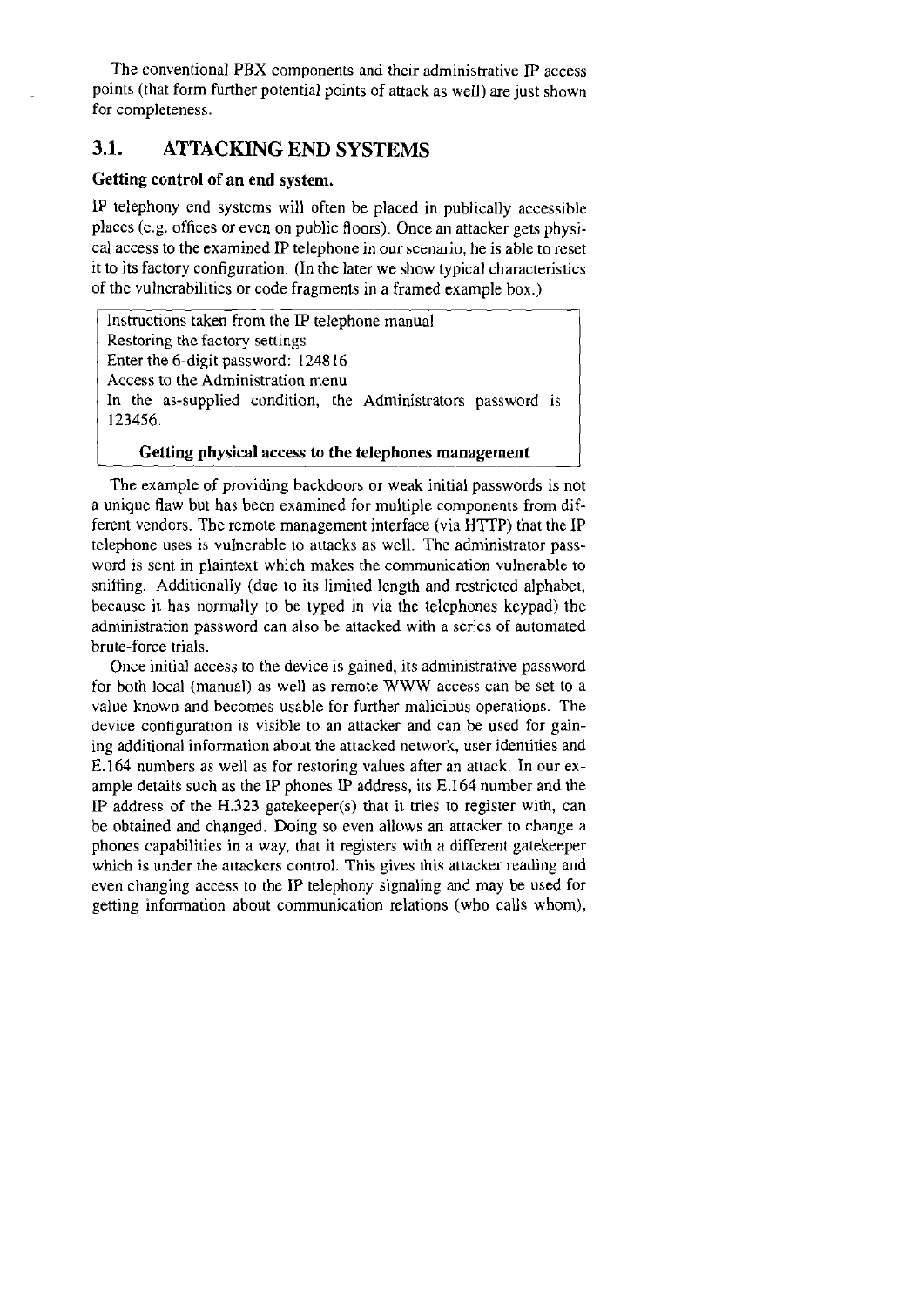enables calculated degradation or even denial of communication services (the User is unable to receive calls from or originate calls to specific other phones) or access to voice content for outgoing calls to PSTN participants if those are routed via a H.323 to PSTN gateway of the attackers choice.

Obtaining administrative access to the device can even be used for completely changing its firmware, that can be loaded from outside via the network. Though this (still. as long as no development APIs for telephone firmware are available - which might change with upcoming configurable "Java-Phones") means a very high effon for the attacker, consequences are rather severe, because a new firmware placed on the device could offer all the functionality that the original device had, while providing permanent backdoors for later attacks.

### **DOS-Attack using IP telephony signaling.**

The end Systems we evaluated (both a commercial "hard" phone and the Open Source ohphone) were unable to withstand an attack that sends unexpected or incorrect H.323 signaling PDUs. Those resulted in either a temporary unavailability or even a total system failure with the device locked up, crashing or rebooting.

In the case of a "registration attack" - that we will describe later a malicious attacker can use a Denial of Service first. to (maybe even just temporarily) suppress the packets from the original system in order to start the de-registration / registration of another malicious end system then.

### **Denial-of-Service Attack using general means.**

The examined IP phone uses an integrated **WWW** server that allows to manage the device and to query some of its settings. This **WWW** server and its implementation faults (though not a basic part responsible for IP telephony functions of the device) makes it vulnerable for malicious attacks. Using a URL with a sufficiently long length, the device can (depending on the length of the URL string) either be made inoperable which results in its total failure or rebooted.

```
/\star uses standard TCP socket communication on port 80 (HTTP) \star/
memset(query_string, 0x1, 256);
query_string[256] = 0x0;
write(sock, query_string, sizeof(query_string));
\ddotsc
```
Denial of Service using the phones HTTP server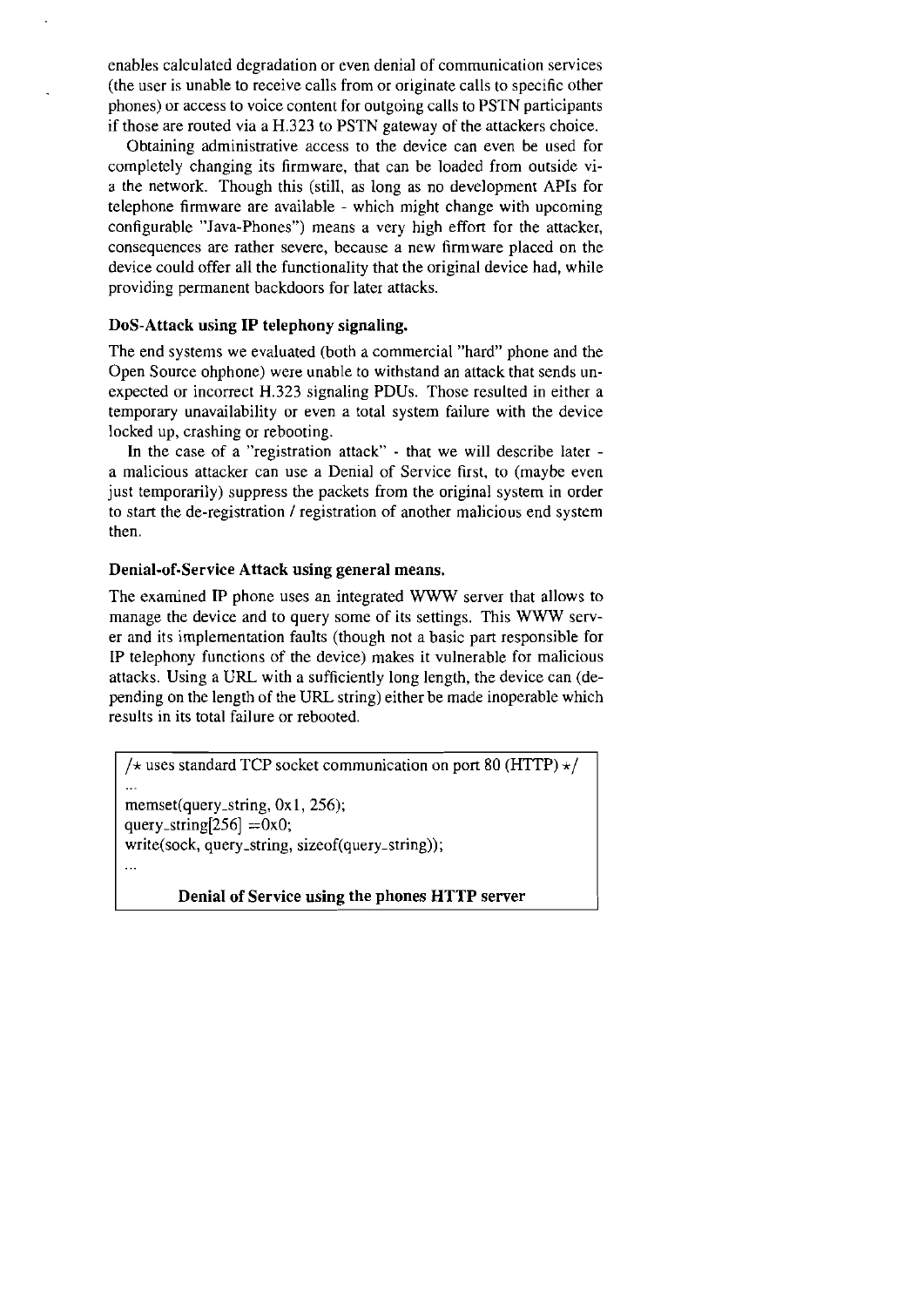For the attack just minimal skills of the attacker, simple tools (we have pcrformed the attack using either a standard browser, a telnet tool or a tiny test program) and low effon are requircd, but they result in a total loss of systems functionality and can be performed at all end systems of an installation from a rernote place at the Same time.

## **3.2. ATTACKING THE USERS PRIVACY**

IP telephony applications use RTP [7] packets transmitted via the UDP protocol for carrying audio data streams. Though basic mechanisms for using symrnetrically encrypted [I] audio payloads in RTP packets are described in an appropriate RTP profile [6], those are not widely used yet, due to the lack of deployed key exchange or negotiation features within the [P telephony signaling protocols. For a potential eavesdropper it is necessary to identify the data streams that form the audio connection(s). Since the ports used for that, are typically negotiated in a dynamic manner this is not a totally straight-forward task. With the public availability of IP telephony protocol stacks and an in-detail description of protocol mechanisms it becomes more easy even for non-expert attackers though. For investigation we developed and tested a tool that - after specifying the characteristics of the users we observe (depending on the kind of signaling and scenario e.g. **H.323** with or without registration of symbolic namec at **a** Gatekeeper we can e.g. specify an E.164 number we Want to observe) - allows to monitor and  $\ell$  or record calls on the fly. sing symmetrically encity<br>lead in an appropriate RTP profile [6], those are not widely used yet,<br>critical in an appropriate RTP profile [6], those are not widely used yet,<br>ue to the lack of deployed key exchange or negoti

```
while (!finished) {
packet=(u_char r) pcap.next(pcap, &pkthdr); 
... 
write(audio_fd. (unsigned char *)packet+IRTP_PAYLOAD_OFFSET,
rtp-payload-size): 
\ddot{\phantom{a}}\mathcal{F}Playing audio data by sniffing the (unprotected) RTP payload
```
Since a structured cabling with dedicated lines towards each participant instead of a shared ethernet is usually considered a basic precondition for a sufficient data throughput, low audio packet delay and loss bounds, people often argument, that the use of switches instead of hubs limits the problem of unauthorized access to the data connections. Recent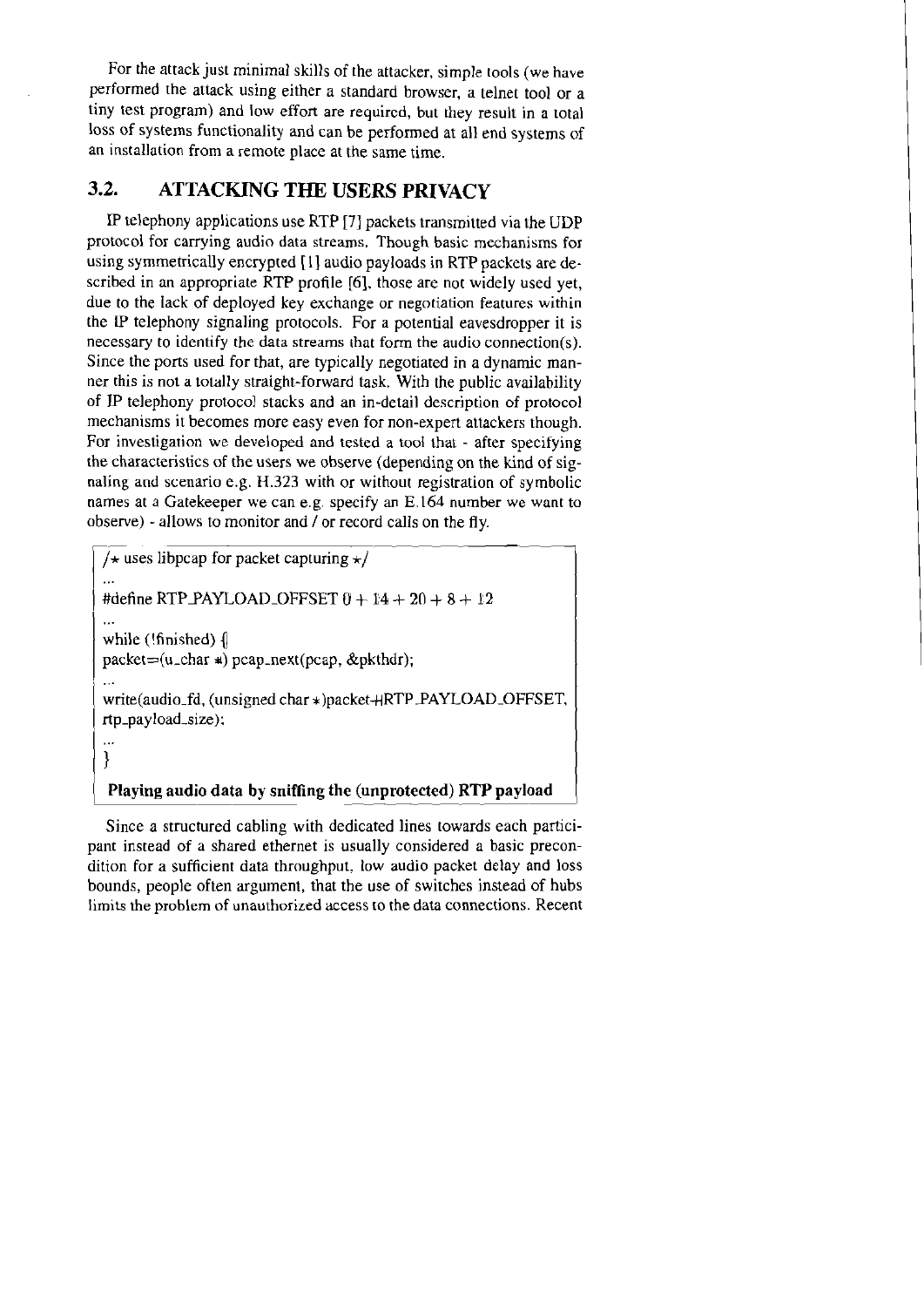publications have shown though, how vulnerable also such configurations are to attacks. After sending faked ARP replies to a switch it starts sending data not only to the dedicated User link but also to the one of the attacker.

## **3.3. ATTACKING INFRASTRUCTURE COMPONENTS**

### **Gatekeeper registration attack.**

When registering an H.323 device, it establishes a mapping compromising its E.164 number and a voluntary number of additional symbolic names (so called aliases) with its IP address at the gatekeeper. This mechanism is part of the H.225 RAS (Registration, Admission and *S*tatus) signaling and allows for a comparable easy auto-configuration and portability of devices within a given local environment as well as a certain mobility.

The gatekeeper typically implements a certain policy which describes, whether just pre-configured sets of E.164 numbers/symbolic names and IP addresses are allowed to register or every potential end-system can. This is a purely administrative decision and out of the scope of the H.323 standard specification itself. In the best case, gatekeepers allow to choose which policy to use in a granular way and are pre-configured with a rather strict policy that forbids arbitrary access. For the systems we evaluated that is not the case though.

In traditional PBX systems, rights (as for instance whether a certain Person is allowed to originate long distance or international calls) are usually bound to user identities. This mechanism without additional (e.g. cryptographic) protective means can be exploited by "stealing" or faking user identities. If the registration is not restricted by any means the registration mechanism can be exploited for either (miss-)using the communication services which often includes calling to external parties via IP telephony to PSTN gateways without paying for that service, for just causing costs by calling expensive external service numbers or even calling dedicated numbers that their Operator has a benefit from.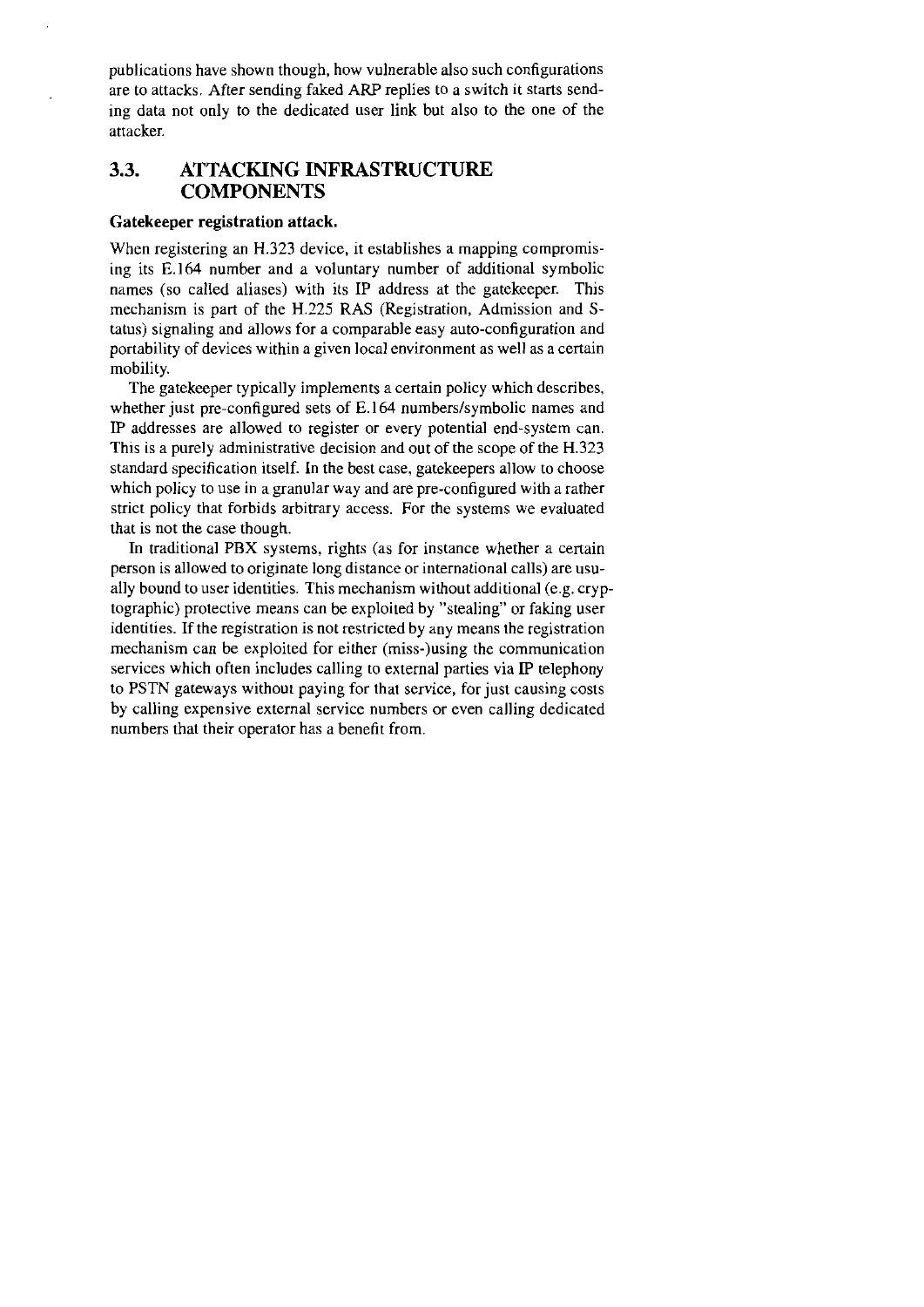| $/\star$ uses OpenH323 for PDU generation $\star$ /            |  |
|----------------------------------------------------------------|--|
| / $\star$ we show the unregistration part $\star$ /            |  |
| $/\star$ an attacker can register then $\star$ /               |  |
|                                                                |  |
| $UnRegReq.m\_callSignalAddressSetSize(1);$                     |  |
| (UnRegReq.m_callSignalAddress[0]).SetTag(                      |  |
| H225_TransportAddress::e_ipAddress);                           |  |
| H225_TransportAddress_ipAddress<br>ĸ.                          |  |
| h225_transportaddress_ipaddress=                               |  |
| (UnRegReq.m_callSignalAddress[0]);                             |  |
| $h225$ _transportaddress_ipaddress.m_ip $[0]$ =ip $[0]$ ;      |  |
| $h225$ _transportaddress_ipaddress.m_ip $[1] = ip[1]$ ;        |  |
| $h225$ _transportaddress_ipaddress.m_ip $[2] = ip[2]$ ;        |  |
| $h225$ _transportaddress_ipaddress.m_ip $[3] = ip[3]$ ;        |  |
| h225_transportaddress_ipaddress.m_port.SetValue(port);         |  |
|                                                                |  |
| sendto(sock, data_d, data_s, 0, (struct sockaddr*)&name, size- |  |
| of(name);                                                      |  |
|                                                                |  |
|                                                                |  |
| <b>Attacking Gatekeeper Registrations</b>                      |  |

As a minimal means of protection only de-registration requests carrying the IP address of the previously registered participant could be observed while others should be disregarded or may even trigger warnings or alarms for the Systems administrator Since the (de)registration IP address is carried in the (usually unprotected) payload of an H.323 PDU, they can easily be faked. Additional checks (e.g. the test whether the P-DUs source IP address corresponds to the correct entity) have either to be evaluated for their general applicability (e.g. in the case of proxying instances or additional gateway originating messages) or can be broken by using spoofing at the IP layer. (This poses some more burden at an attacker, but can and has been done.)

Only cryptographic rnethods such as the H.323 protocol extensions described in  $H.235$  [2] and Annex F form a better basis for protective mechanisms. They are not implemented in the devices we evaluated though.

### **Denial of Service targeting the Gatekeeper.**

We were able to prevent all (both comrnercial and Open Source) observed gatekeepers from fulfilling their regular tasks by sending them a large number of either regular (cyclic registration and de-registration of terminals) or irregular H.323 PDUs. This makes the IP Telephony service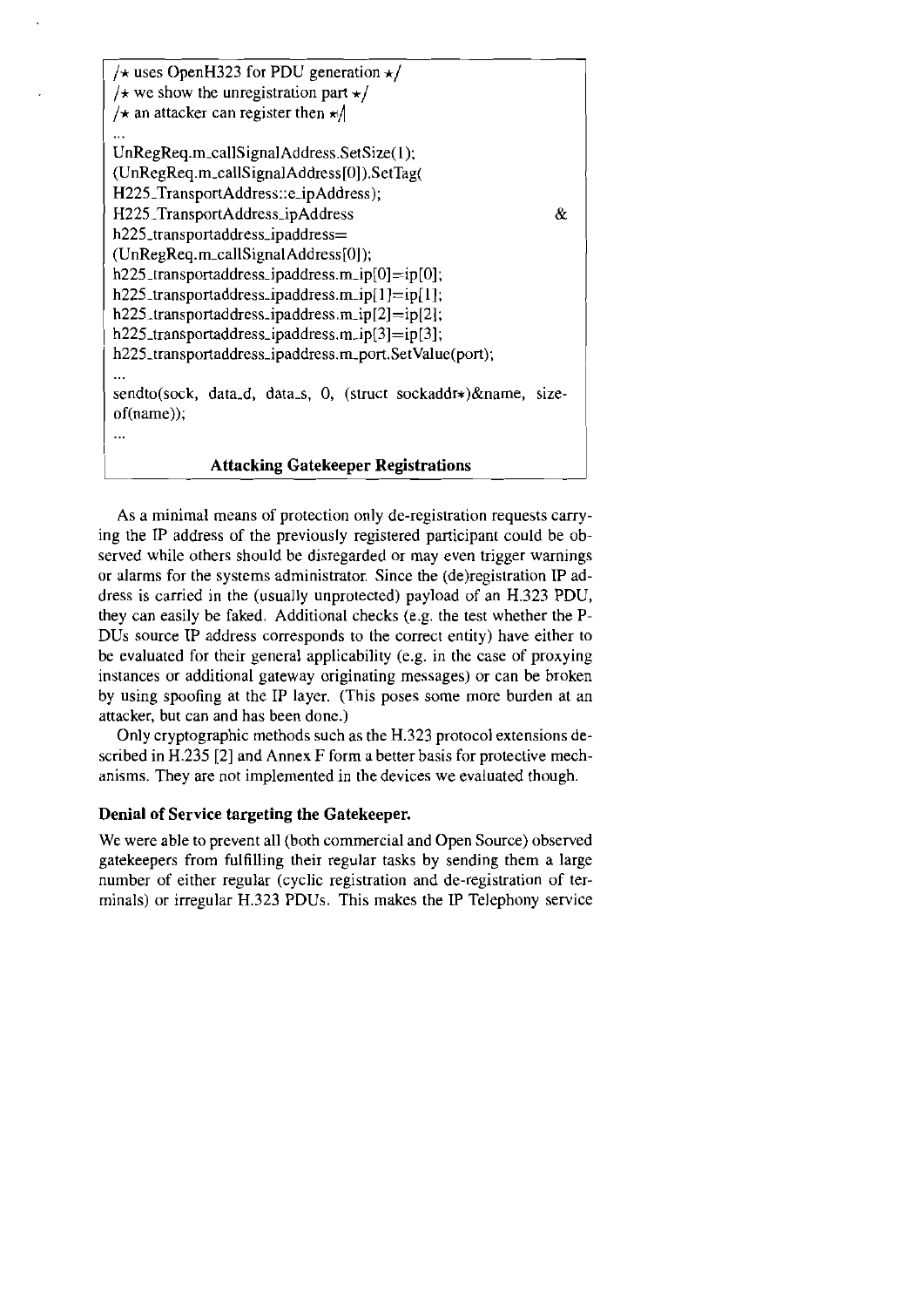unavailable either for a certain period or in general (if the gatekeeper is forced to crash).

It must be mentioned that for those DOS-attacks only a comparable small bandwidth is necessary (since we are attacking the signaling) and it is difficult to protect a gatekeeper (e.g. by means of a firewall) if it needs regular communication relationships with "outside" parties for its regular tasks (eg. if outside clients are allowcd to regularly call).

## **4. CONCLUSIONS**

## **4.1. ASSESSMENT RESULTS**

The scenarios that we described have been evaluated within our university environment and we believe them to be rather realistic, once IP phones (at the current security level) would be deployed regularly within publically accessible network segments of our campus. This deployment within just one single network (then used for both data as well as voice traffic) has been determined as on of the potential reasons for starting to use IP telephony - so scenarios planning to use two separate (then both IP networks) are considered to be not realistic.

Even if a certain level of "isolation" could potentially be obtained by using VLAN techniques this would also limit the promising chances for close Computer and telephony interaction which forms the basis for new innovative services.

It should be mentioned that - differing from the situation with a conventional PBX, which compromised highly specializcd equipment and is usually not available for attackers with an "average background" - IP infrastructure components such **as** H.323 gatekeepers or H.323 to PSTN gateways are availahle even as Open Source **[31[4]** implementations and can easily be obtained, adapted and deployed.

## **4.2. POTENTIAL COUNTERMEASURES**

The paper intentionally concentrates on the search (based on theoretical analysis of the protocols and scenarios), description and practical exploit of vulnerabilities. We just give a short reference to potential countermeasures which can be be classified as either

- short-term and more or less just "bug-fixing" (which is definitely necessary but will not change the problem situation in general) or
- **m** longer-term and comprehensive (which we see as a general must for the practical feasibility and success of **LP** Telephony solutions).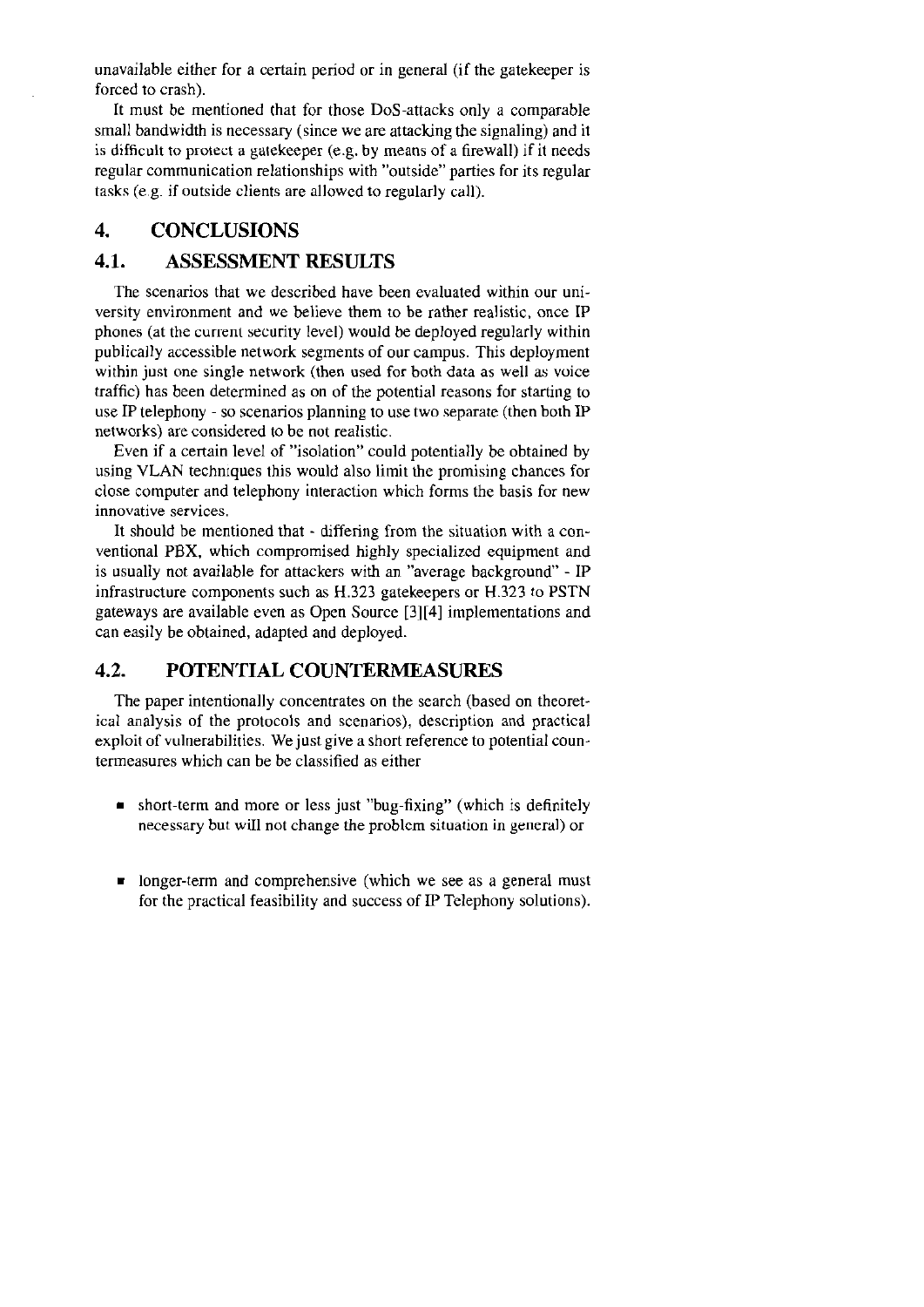### **IP Telephony Specific Approach.**

Both ihe IETF and ITU recently show more effons to provide standards. that also Cover the security aspect. For example the ITU provides some extensions to the **H.323** framework, which specify how security can be added **[2].** For SIP, cryptographic authentication and privacy features are dehned within the base KFC already. An overview about these security related extensions to the IP telephony standards is given in **[5].** As shown in this contribution, these protocol extensions are necessary to be able to solve some security prohlems, but do not provide a general and automatic security solution to broken system designs.

### **Eslablishing a Security Improvement Feedback-Loop.**

In [8] we introduced the concept of a *Security lmprovement Feedback-Loop* **(SIF)** which is a systematic way of understanding security weaknesses and elaborating efficient solutions. The **SIF** concept consists of four stages:

- **i** Observation: security weaknesses of existing systems are observed and reflected in various forms such as mailing-lists, newsgroups, and articles.
- **EXECUTE:** Information Retrieval: information is gathered from different sources. In case of electronic documents this can be done automatically. Form-based interfaces can be used to guide human users by entering information that Comes from non-digital sources.
- **EXECUTE:** Screening: the data is transformed according to a uniform, highly structured data scheme, as this is more suitable for further machinebased processing. It is possible to apply screening filters in order to determine the relevance of information that will be stored in vulnerability databases.
- **manalysis and Utilization: as we have described in [9], appropriate** data mining procedures help to identify and improve patterns that are in turn used to engineer new or to improve existing systems. For example this knowledge can be used for the elaboration of security design patterns, security guidelines or as input for security tools. Thus the security of new and existing systems will be improved as known errors should not occur again. Now the feedback-loop is closed.

The data-mining approach reveals valuable insights for security improvement. Our long term goal is to identify a Set of comprehensive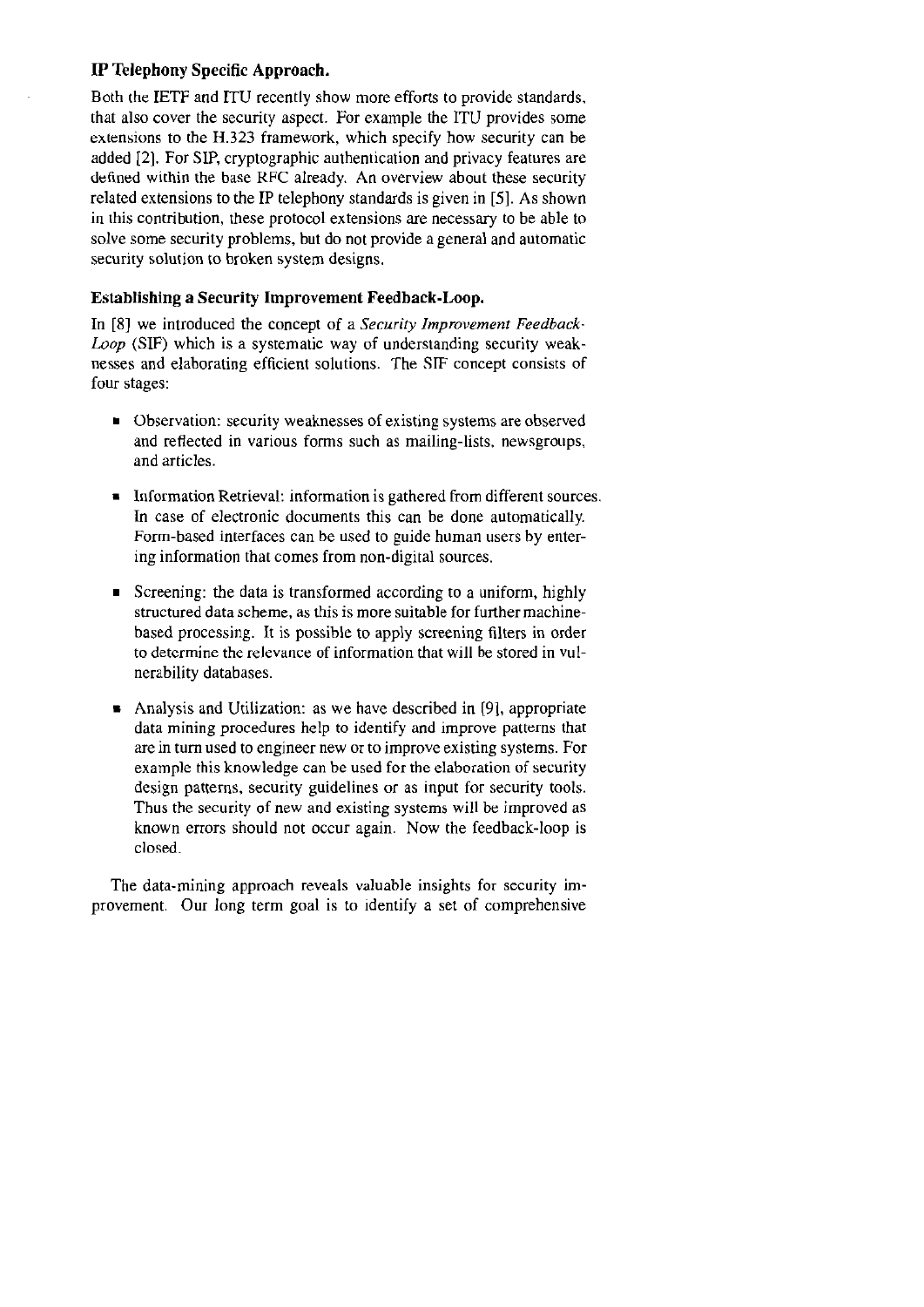security patterns for secure distributed application domains, with IP telephony just one of those.

### **4.3. FINAL REMARKS**

The observed design flaws and potential misbehavior of IP telephony solutions are in their majority not due to limitations or shortcomings within the technology or its architectures and signaling protocols itself, but result from severe design. implementation and policy faults.

With just "basic attacking components" and without special preconditions (most attacks werc pcrformed from User space and without even physical access to the attacked network) we could show vulnerabilities that reach from the invasion of the Users privacy over service misuse and fraud to the total degradation of services. Both commercial equipment as well as popular Open Source implementations (such as the OpenH323 siack, that a lot of people now Start basing their future solutions on) have been shown to be vulnerable in the same way. Basically all the attacks that we theoretically planned in the first evaluation step succeeded.

The shown problems can and must be fixed by the manufacturers of the equipment and should definitely be avoided in future designs. We strongly believe that a critical view on the current situation is helpful in order to avoid potential threats to user as well as Operator and vendor interests once the equipment is deployed in larger quantities.

The authors are working on improving the situation in close contact and cooperation with the component manufacturers and system integrators. Interested parties are explicitly encouraged to contact the authors for the source code and (Linux) executables for all the described checks and attacks. A number of details on the potential exploits are - due to their sensitivity - available on request only and will be publically availablc just after they have been fixed.

## **References**

- [I] D. Balcnson. Privacy enhancement for Internet electronic mail: Part III: Algorithms, modes and identifiers. RFC 1423, January 1993.
- [2] ITU-T. Security and Encryption for H. Series (H.323 and other H.245 based) Multimedia Terminals. ITU-T Recommendation H.235, February 1998.
- [3] OpenH323 Project. OpenH323. http://www.openh323.org/.
- 141 OpenH323 Project. OpenH323 Gatekeeper. http://www.opengatekeeper.org.